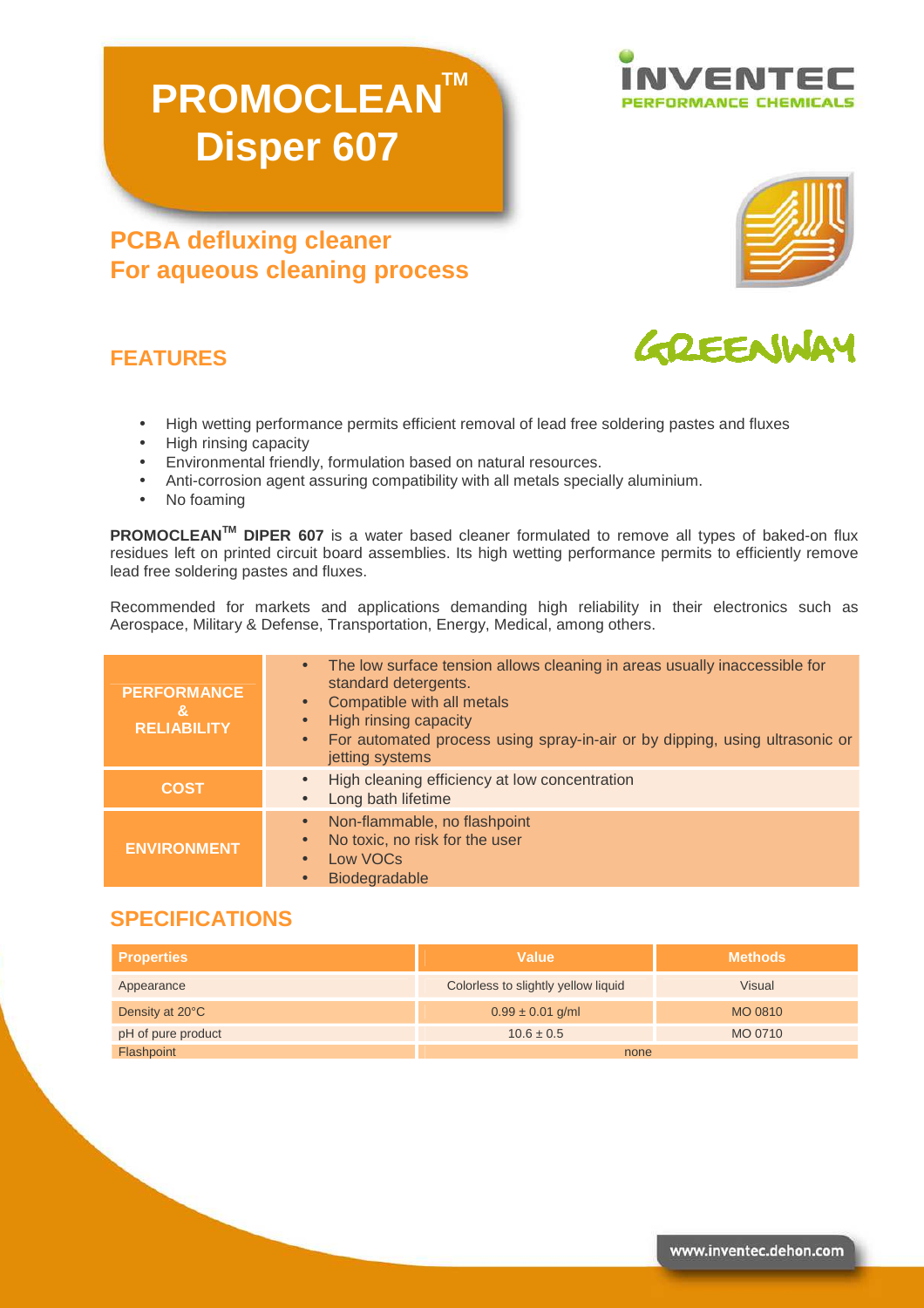# PROMOCLEANTM DISPER 607

## **CHARACTERISTICS**

**PROMOCLEAN<sup>™</sup> DISPER 607** is a moderate alkaline clear yellow liquid. It is biodegradable according to regulation 648/ 2004.

It is a low VOC and non-flammable cleaner. It is considered a non-hazardous material.

| <b>Properties</b>                | <b>PROMOCLEAN™ DISPER 607</b> |
|----------------------------------|-------------------------------|
| Water solubility                 | total                         |
| <b>VOC</b>                       | 8%                            |
| <b>Surface Tension</b>           | 29.5 dynes/cm                 |
| Wettability<br>per NORM NFT73420 | 32s                           |

#### **PROCESS PARAMETERS**

**Application guideline and Recommendations** 

| Step 1 | Promoclean <sup>IM</sup> Disper 607. Concentration at 25%<br>Temperature 50° to 60°C |
|--------|--------------------------------------------------------------------------------------|
| Step 2 | Spray for aprox 10 min to remove the contaminants                                    |
| Step 3 | Rinsing with D.I. water. Dry with hot air or circulating air                         |



Cleaning equipment parts are not wear-out by the use of this solution. Cleaned PCBAs using DISPER 607



On the graph below, the foaming property is represented as a function of the concentration of the solution. Referring to Ross-Miles method, the high of foam is measured at several moments.



**Foaming curve**